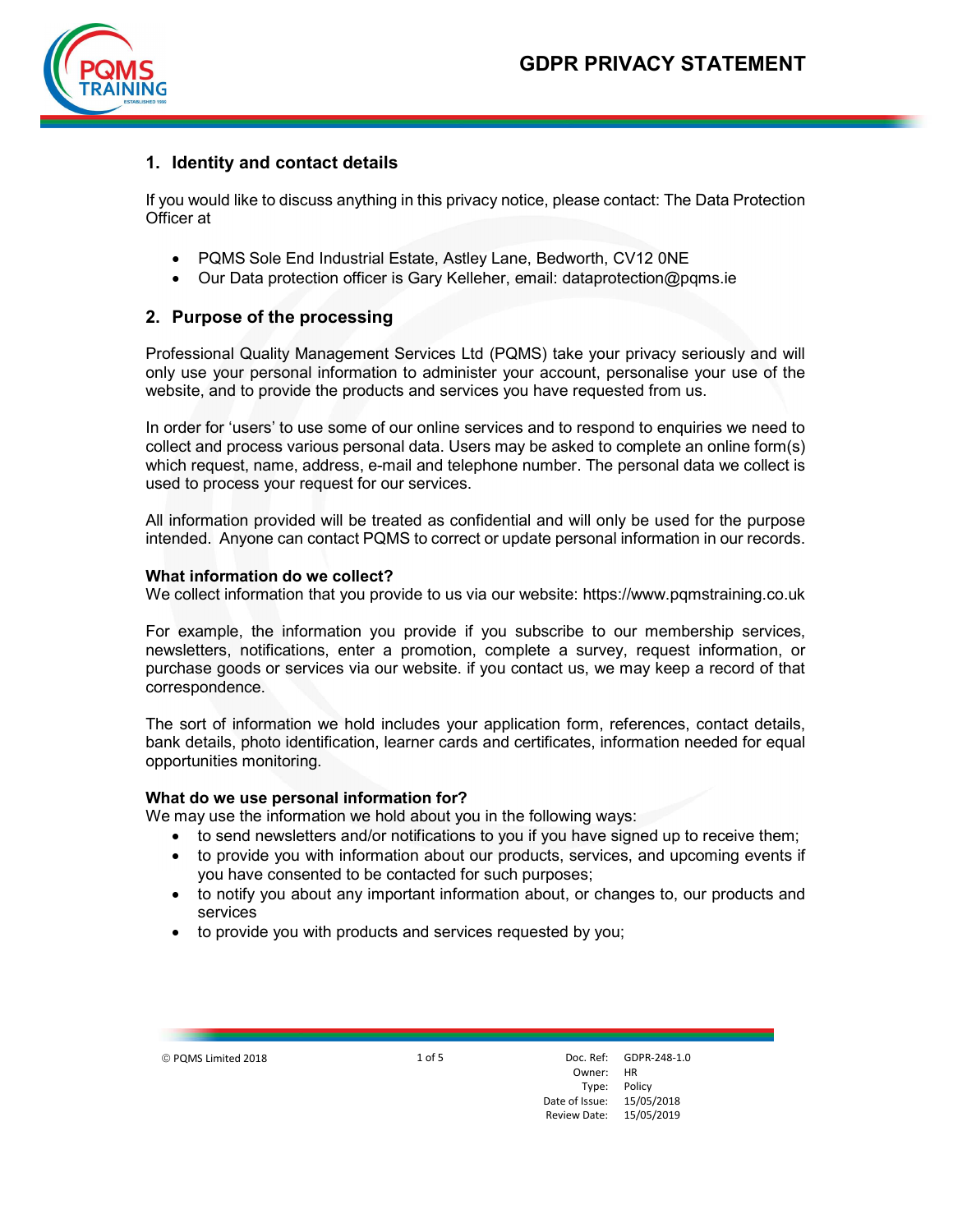

### Corrections/Accuracy

We will endeavour to ensure that all personal data held in relation to all data subjects is accurate. Data subjects must notify PQMS of any changes to information held about them.

## 3. The lawful basis

PQMS will process data for the specific and lawful purpose for which it is collected and not further process the data in a manner incompatible with this purpose.

We collect and use information for general purposes where one or more of the following conditions are satisfied:

- the data subject has given consent to the processing of his or her personal data for one or more specific purposes
- processing is necessary for the performance of a contract to which the data subject is party or in order to take steps at the request of the data subject prior to entering into a contract
- the data subject has given explicit consent to the processing of those personal data for one or more specified purposes

## 4. Categories of personal data

We will ensure that the reason for which it collected the data originally is the only reason for which it processes those data, unless the individual is informed of any additional processing before it takes place. We will ensure that the data is adequate, relevant and not excessive in relation to the purpose for which it is processed

#### Personal data

We may collect 'personal data' relating to an identifiable person who can be directly or indirectly identified in particular by reference to an identifier. This may include the data subjects name, identification number, location data or online identifier.

#### Sensitive Personal Data

We may, from time to time, be required to process sensitive personal data. Sensitive personal data includes photographic images of learners and data relating to gender, religion, race, sexual orientation, and criminal records and proceedings.

### 5. Disclosure to third parties

We will not sell or license your personal information to any third party. However, we may disclose your personal information:

- to any member of PQMS
- contractors engaged by us to provide services on our behalf;
- in order to provide you with any products or services you have purchased or requested;

PQMS Limited 2018 2 of 5 Doc. Ref:

Owner: HR Type: Policy Date of Issue: Review Date: 15/05/2019 GDPR-248-1.0 15/05/2018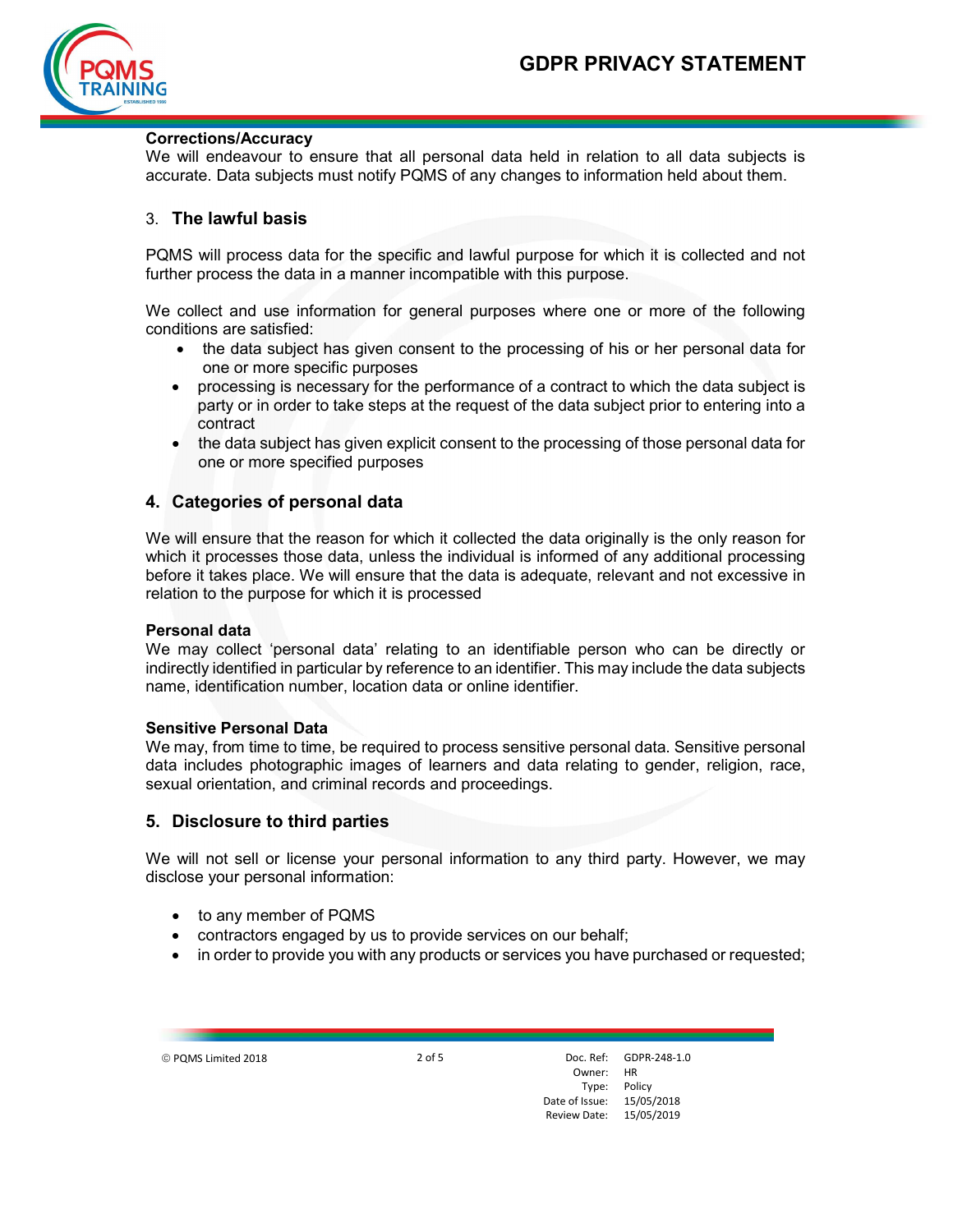

- Examining and Awarding Bodies to register your qualifications
- if we are under a duty to disclose or share your personal data in order to comply with any legal obligation to do so.

#### Details of transfers to third country

We will not transfer your personal information to countries outside of the European Economic Area that do not have adequate data security law.

### Retention period

PQMS may retain data for differing periods of time for different purposes as required by statute or best practices.

### 6. Data subject's rights

You have the right to request access to information about you that we hold. You also have the right to:

- object to processing of personal data that is likely to cause, or is causing, damage or distress
- prevent processing for the purpose of direct marketing
- object to decisions being taken by automated means
- in certain circumstances, have inaccurate personal data rectified, blocked, erased or destroyed

Any data subject wishing to access their personal data should put their request in writing to the Data Protection Officer email: dataprotection@pqms.ie, who will endeavour to respond to any such written requests as soon as is reasonably practicable and, in any event, within 30 days. PQMS may request a Subject Access Request from to be completed.

### The right to withdraw consent

Withdrawal of consent shall be without effect to the lawfulness of processing based on consent before its withdrawal.

- We make it easy for individuals to withdraw their consent at any time.
- We act on withdrawals of consent as soon as we can.
- We don't penalise individuals who wish to withdraw consent.

You may withdraw consent at any time by putting your request in writing to the Data Protection Officer, email: dataprotection@pqms.ie, who will endeavour to respond to any such written requests as soon as is reasonably practicable and, in any event, within 30 days. PQMS may request that a Withdrawal of Consent from is completed.

© PQMS Limited 2018 3 of 5

Owner: HR Type: Policy Date of Issue: Review Date: Doc. Ref: **GDPR-248-1.0** 15/05/2018 15/05/2019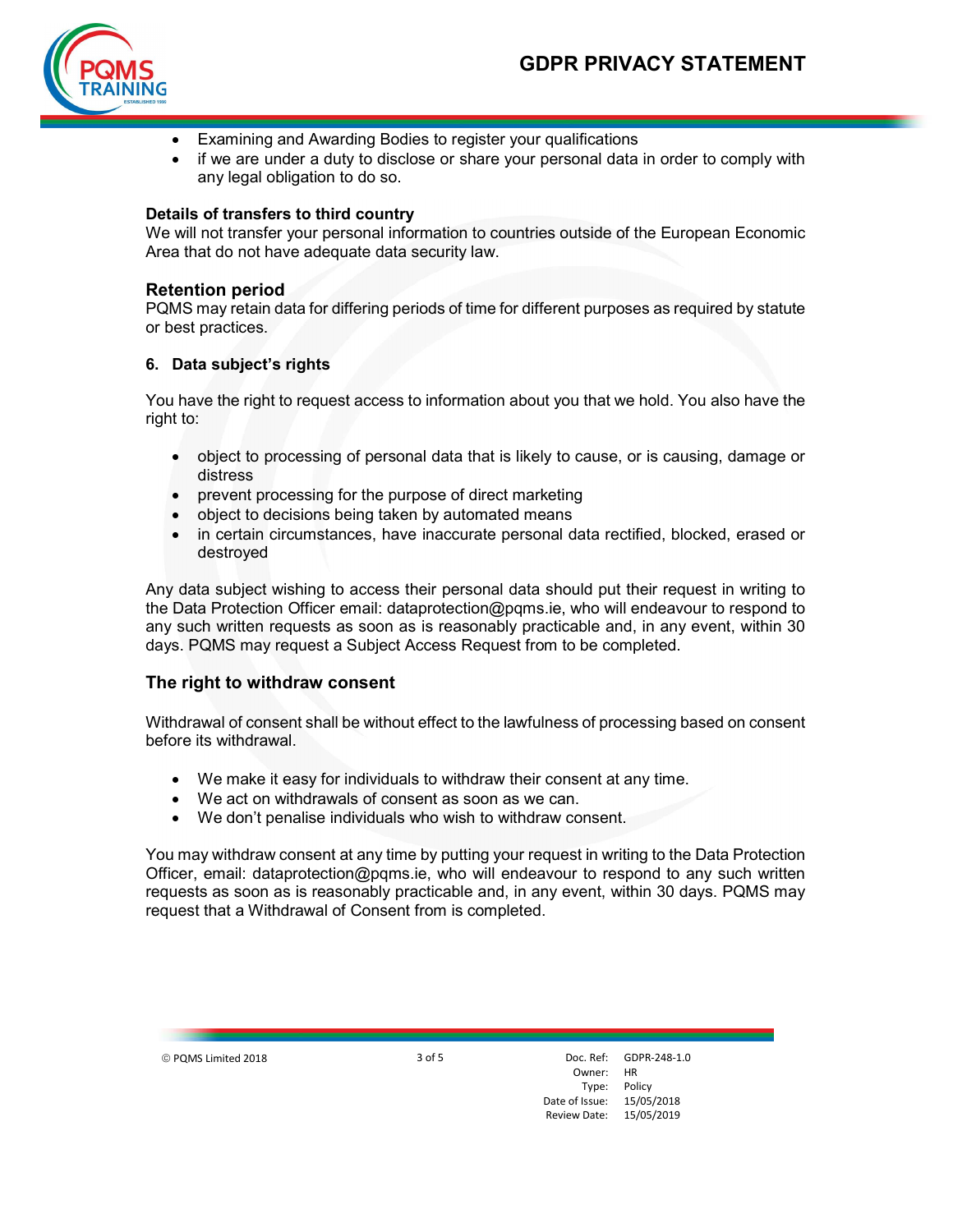

# The right to lodge a complaint

Data subjects are able to complain to PQMS about:

- how their personal data has been processed
- how their request for access to data has been handled
- how their complaint has been handled
- appeal against any decision made following a complaint.

If you have a concern about the way we are collecting or using your personal data, we request that you raise your concern with us in the first instance by emailing the Data Protection Officer , email: dataprotection@pqms.ie Alternatively, you can contact the Information

Commissioner's Office at https://ico.org.uk/concerns/

## 7. The source the personal data

All personal information provided to us is either stored on our secure servers located in the UK, or on the secure servers of sub-contractors that we have engaged to provide services on our behalf.

## 8. Statutory or contractual requirements

We will make you aware if we need to collect data for the purpose of statutory or contractual requirements. We will keep this data and use it to enable us to run our business and manage our relationship with you effectively, lawfully and appropriately.

### 9. Automated decisions

We do use automated decision making (including profiling) in limited circumstances.

## Unsubscribing

You may unsubscribe from our marketing communications at any time by putting your request in writing to Info@pqms.ie

## Websites and cookies

This section applies to anyone accessing PQMS website.

A cookie is a small file, typically of letters and numbers, downloaded on to your device (e.g. your PC) when you access PQMS website. Cookies allow the website to recognise your device and so distinguish between the different users that access the site.

© PQMS Limited 2018 4 of 5

Owner: HR Type: Policy Date of Issue: Review Date: Doc. Ref: **GDPR-248-1.0** 15/05/2018 15/05/2019